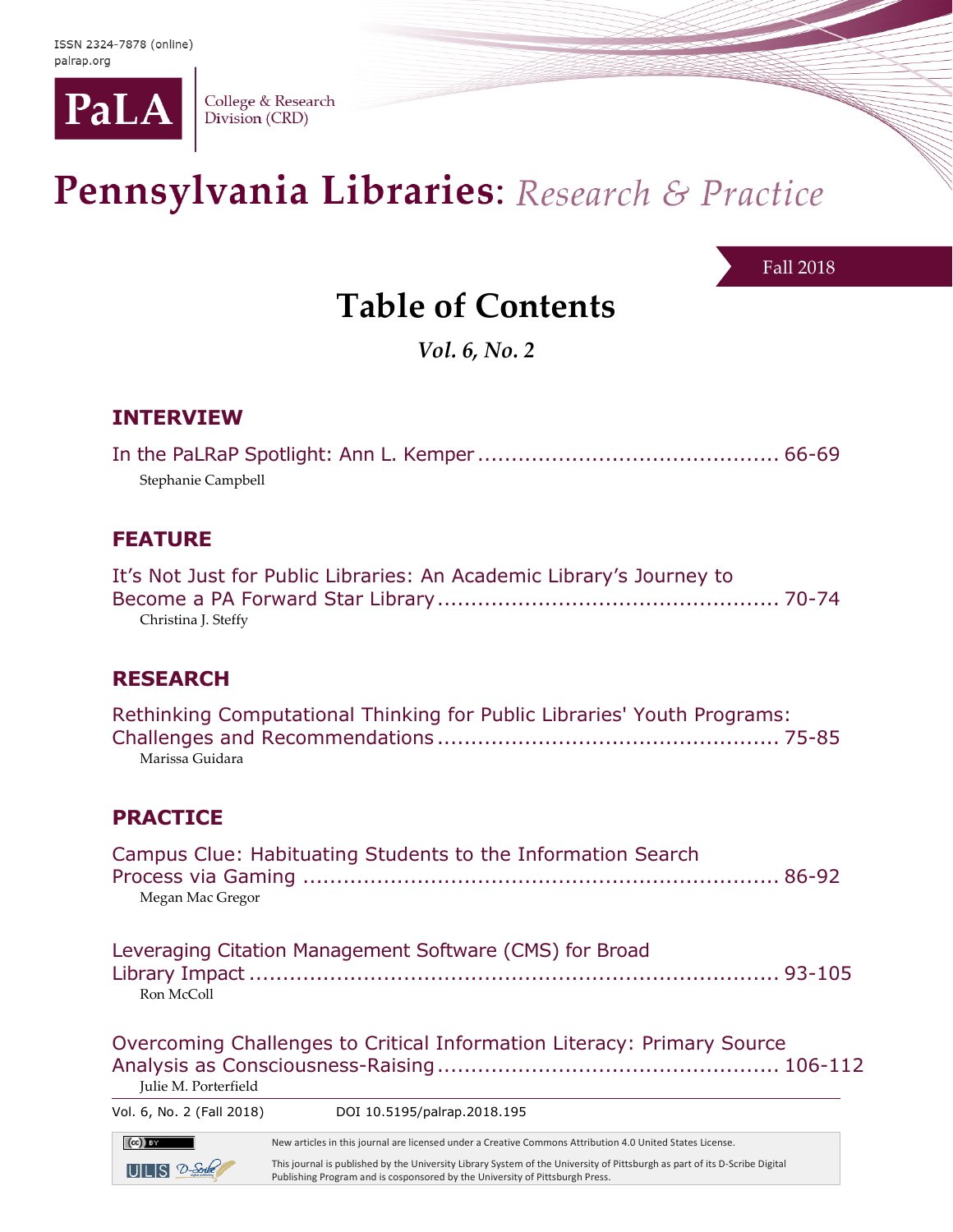## **NEWS**

## *Noteworthy: News Briefs from PA Libraries*

Bryan James McGeary

| Dickinson College Director of Library Services Earns Reference & User                                                                                                                                                                                                                                       |
|-------------------------------------------------------------------------------------------------------------------------------------------------------------------------------------------------------------------------------------------------------------------------------------------------------------|
| Deb Morley Appointed Library Director at Widener University 114                                                                                                                                                                                                                                             |
|                                                                                                                                                                                                                                                                                                             |
| New Associate Deans Join Carnegie Mellon University Libraries  115                                                                                                                                                                                                                                          |
| Penn State University Libraries' Search Bar Offers Peer-to-Peer Support Services in One Location<br>Penn State University Libraries-Led Team Awarded IMLS National Forum Grant<br>$\bullet$<br>Penn State University's Pattee Library Renovation to Expand Student Study, Collaboration Spaces<br>$\bullet$ |
| IUP Names Janet Guyden as Interim Dean of Libraries 120                                                                                                                                                                                                                                                     |
| IUP Awarded NEH Grant to Re-House Archival Collections  122                                                                                                                                                                                                                                                 |
| Free Library of Philadelphia Receives Three-Year Grant From IMLS 122                                                                                                                                                                                                                                        |
| ARL Library Management Skills Institute Comes to Penn State                                                                                                                                                                                                                                                 |
| Southeast Chapter (SEPLA) of the Pennsylvania Library Association<br>Annual Meeting & Workshop Scheduled for December 7, 2018 124                                                                                                                                                                           |